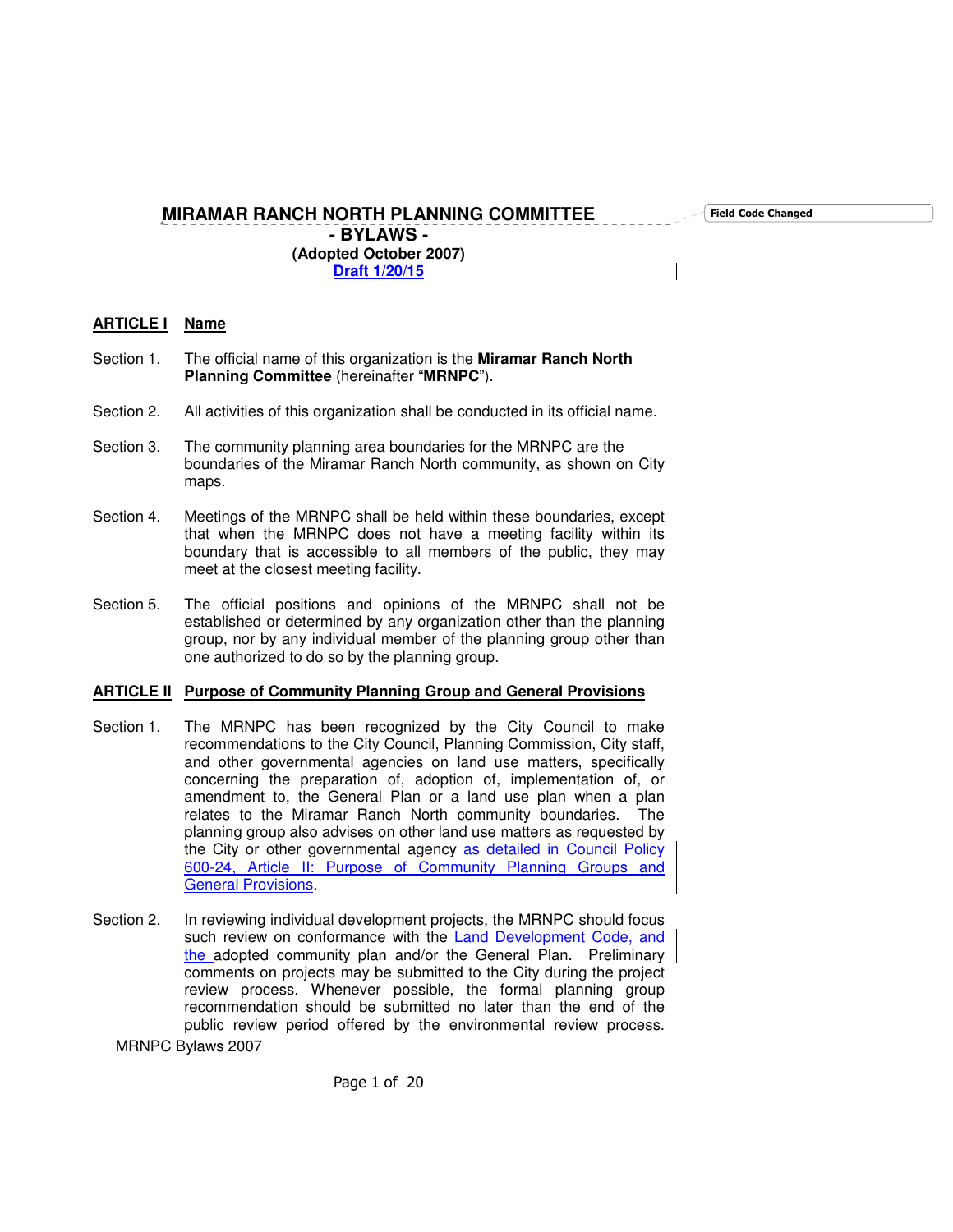Upon receipt of plans for projects with substantive revisions, the planning group may choose to rehear the project and may choose to provide a subsequent formal recommendation to the City.

- Section 3. All activities of the MRNPC shall be nonpartisan and nonsectarian and shall not discriminate against any person or persons by reason of race, color, sex, age, creed or national origin, or sexual orientation, or physical or mental disability. In addition, meeting facilities must be accessible to disabled persons.
- Section 4. The MRNPC shall not take part in, officially or unofficially, or lend its influence in, the election of any candidate for political office. Elected members shall not identify affiliation with a planning group when endorsing candidates for public office. The planning group may take a position on a ballot measure.
- Section 5. Pursuant to the provisions of City Council Policy 600-5, tThe MRNPC's failure to respond to the City's request for input on the preparation of, adoption of, implementation of, or amendment to, the General Plan or a community, precise, or specific plan, or failure to review and reply to the City in a timely manner on development projects may result in the forfeiture of rights to represent the Miramar Ranch North community for these purposes. Such a determination resulting in the forfeiture of rights to represent the community for these purposes shall be made only by the City Council upon the recommendation of the Mayor.
- Section 6. The MRNPC operates under the authority of the Ralph M. Brown Act which requires that meetings of the planning group are open and accessible to the public. In addition, Council Policy 600-24 "Standard Operating Procedures and Responsibilities of Recognized Community Planning Groups" and these bylaws govern the operations of the planning group. Several provisions of these bylaws constitute Brown Act requirements as outlined in the Policy. **Amendments to Council** Policy 600-24 will apply to the MRNPC, as well as to all other community planning groups, even if individual groups' bylaws are not required to be amended with parallel language.

In addition, the Administrative Guidelines provide explanations of the Policy's minimum standard operating procedures and responsibilities of this planning group. The latest version of Robert's Rules of Order Newly Revised is used when the Policy, the Administrative Guidelines, and these bylaws do not address an area of concern or interest.

Section 7. The MRNPC may propose amendments to these bylaws by twothirdsmajority vote of the voting elected members of the planning group. Proposed amendments shall be submitted to the offices of the Mayor and City Attorney for review and approval. Any proposed

MRNPC Bylaws 2007

Page 2 of 20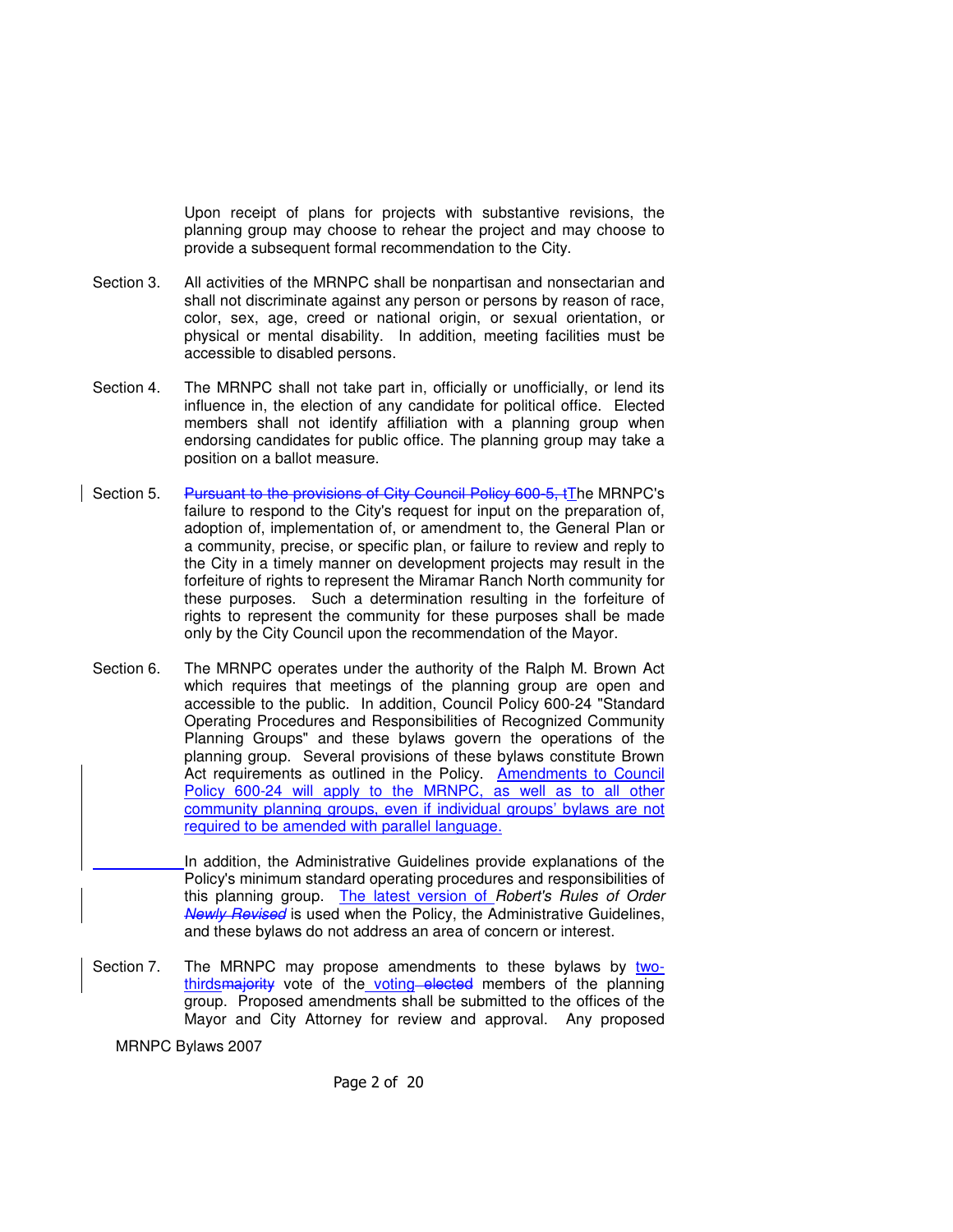amendments that are inconsistent with Council Policy 600-24 shall not be approved by the Mayor and City Attorney and shall be forwarded to the City Council President who shall docket the matter for Council consideration. Bylaw amendments are not valid until approved by the City.

#### **ARTICLE III Community Planning Group Organizations**

- Section 1. The MRNPC shall consist of 20 elected members to represent the community. These members of the planning group shall constitute the officially recognized community planning group for the purpose of these bylaws and Council Policy 600-24.
- Section 2. Council Policy 600-24 requires that elected members of the MRNPC shall, to the extent possible, be representative of the various geographic sections of the community and diversified community interests.

 On the MRNPC the elected seats are filled by any eligible member identified below. There is no requirement nor any restriction on the distribution of seats among interests in the community.

 Planning group members shall be elected by and from eligible members of the community. To be an eligible community member to vote for planning group members, an individual must be at least 18 years of age, and shall be affiliated with the community as a:

- (1) property owner, who is an individual identified as the sole or partial owner of record, or their designee, of a real property (either developed or undeveloped), within the community planning area, or
- (2) resident, who is an individual whose primary address of residence is an address in the community planning area or the Miramar Ranch North Maintenance Assessment District.
- (3) local business person, who is a local business or not-for-profit owner, operator, or designee at a non-residential real property address in the community planning area; only one representative of a particular establishment may hold a seat on the community planning group at one time.

 An individual may become an eligible member of the community by becoming one of the above and attending the meeting when the vote will be held.

 Once eligibility to vote is established, an individual remains an eligible member of the community until a determination is made that the individual does not meet the planning group's criteria and formal action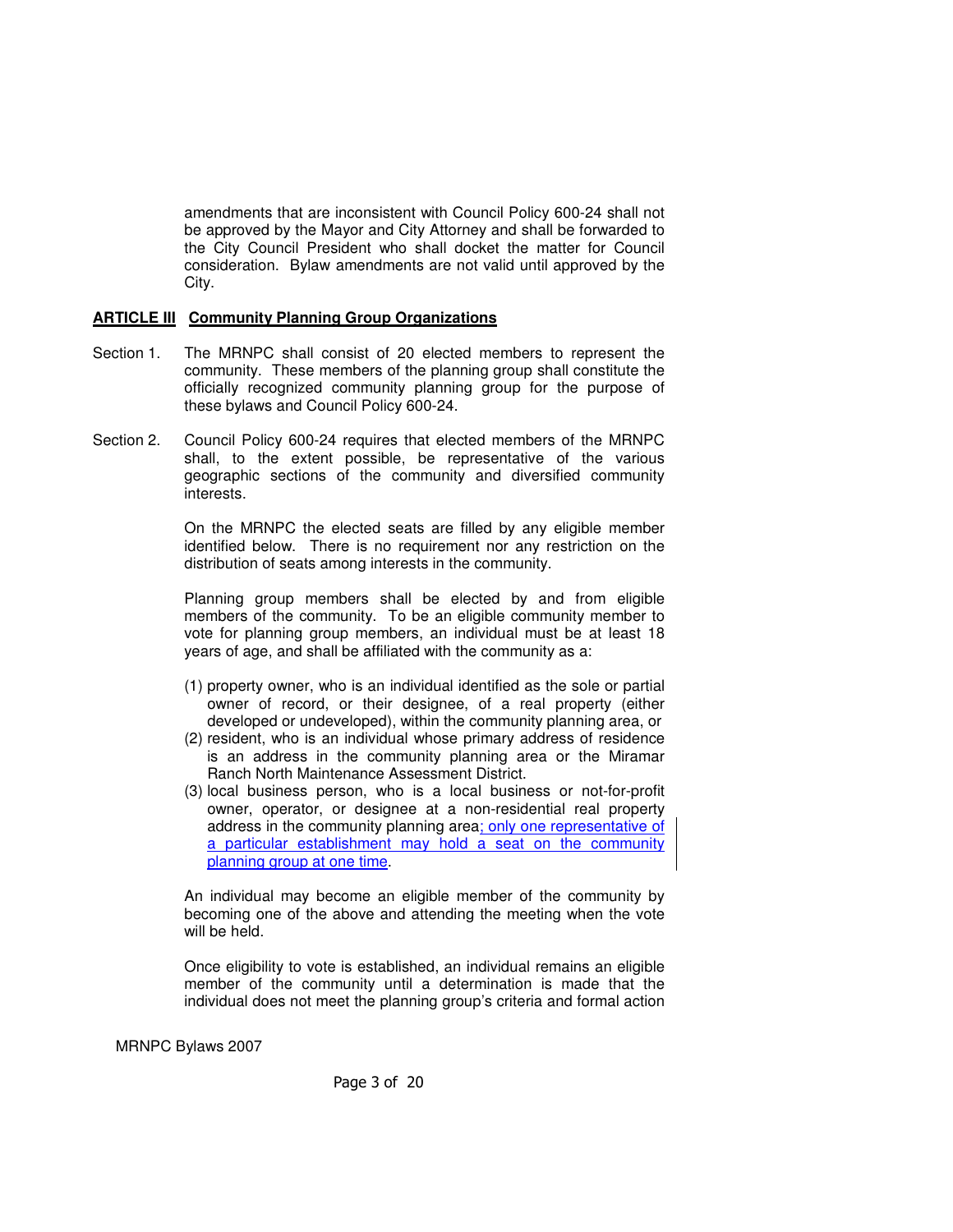is taken by the planning group. However, the MRNPC shall require proof of eligibility during elections.

Section 3. Members of the MRNPC shall be elected to serve for fixed terms of 4 years with expiration dates during alternate years to provide continuity.

> No person may serve on the planning group for more than eight consecutive years.

> The eight year limit refers to total maximum consecutive years of service time, not to individual seats held.

> After a one-year break in service as a planning group member, an individual who had served for eight consecutive years shall again be eligible for election to the planning group.

> The planning group will actively seek new members to the extent feasible. If not enough new members are found to fill all vacant seats the planning group may retain some members who have already served for eight consecutive years to continue on the planning group without a break in service. Refer to Council Policy 600-24 Article III, Section 4 for further clarification.

- Section 4. A member of the MRNPC must retain eligibility during the entire term of service.
- Section 5. A member of the MRNPC found by the City Council to have planning group related conduct out of compliance with the provisions of Council Policy 600-24 or the planning group's adopted bylaws risks loss of defense and indemnification [legal representation and financial protection] pursuant to Ordinance No. O-4708619883 NS, and any future amendments thereto or superseding ordinance
- Section 6. Some provisions of these bylaws constitute requirements under the Brown Act, as outlined in Council Policy 600-24. A member of the MRNPC who participates in a meeting of the planning group where actions in violation of the Brown Act are effected may potentially be subject to civil or criminal consequences.

#### **ARTICLE IV Vacancies**

Section 1. The MRNPC shall find that a vacancy exists upon receipt of a resignation in writing from one of its members or upon receipt of a written report from the planning group's secretary reporting the third consecutive absence or fourth absence in the 12-month period of April through March each year, of a member(s) from the planning groups regular meetings.

MRNPC Bylaws 2007

Page 4 of 20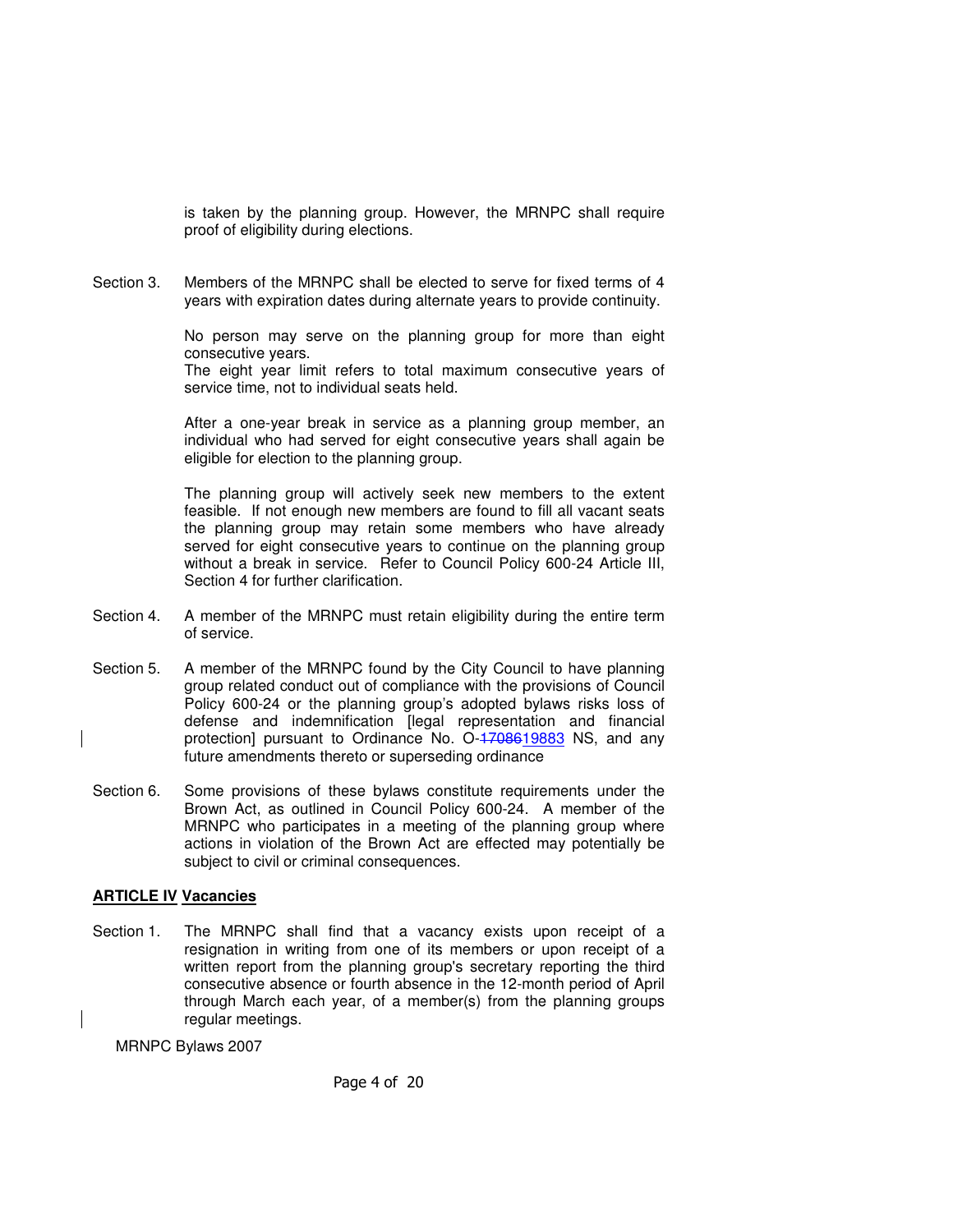A vacancy may also exist following a vote of the MRNPC as described in Article III, Section 5 of Council Policy 600-24 related to ineligibility, or following conclusion of a member-removal process conducted under Article IX of the Policy, or due to adopted bylaws violations.

Section 2. Vacancies that may occur on the MRNPC shallshould be filled not later than 120 days following the date of the determination of the vacancy. The term of office of any member filling a vacancy shall be for the balance of the vacated term.

> The MRNPC shall fill vacancies at or after the time the vacancies are declared. Vacancies shall be filled by majority vote for announced and qualified candidates of planning group members, after the vacancies are certified by the Chairperson of the planning group.

Section 3. When the MRNPC is unable to fill a vacancy within 120 days, as specified above, and the planning group still has more than twelve members, a search for a new member should continue, however the seat may remain vacant until the next planning group election. If a vacancy remains for more than 60 days from the time a vacancy is declared, and there are less than 12 elected planning group members in good standing, the planning group shall report in writing the efforts made to fill the vacancy to the City. If, after 60 additional days, the planning group membership has not reached 12 members, the planning group will be deemed inactive until it has attained at least 12 members in good standing.

#### **ARTICLE V Elections**

Section 1. General elections of MRNPC members shall be held during the month of March.

The MRNPC's general elections shall be held annually.

The deadline to qualify for candidacy in the March general election shall be prior to the February noticed regular or special meeting of the full planning group membership preceding the election. The planning group's Election subcommittee shall be established no later than January and shall begin soliciting eligible community members to become candidates. In February, the Election subcommittee shall present to the planning group a complete list of interested candidates collected up to that point in time. Candidates may be added at the February meeting. A candidate forum may be advertised and held at the February meeting.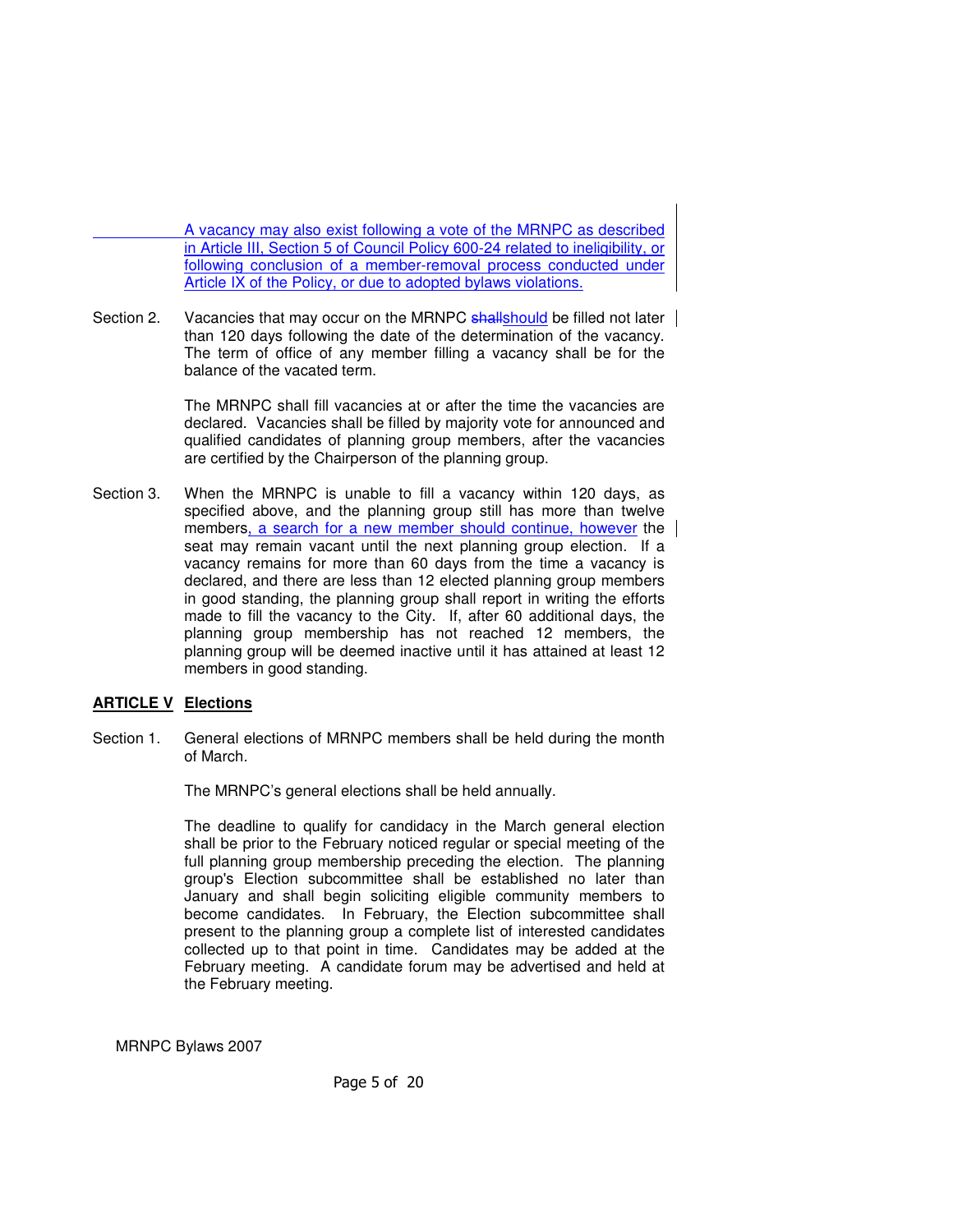In order to be a candidate in the March election, an eligible member of the community [see Article III, Section 2] must have documented attendance at two meetings of the MRNPC's last 12 meetings prior to the February regular meeting preceding the election.

Section 2. The MRNPC shall make a good faith effort to utilize means appropriate to publicize the planning group's eligibility requirements for candidacy and the upcoming elections.

> In the election process, the planning group shall seek enough new candidates to exceed the number of seats open for election in order to allow those who have served for eight consecutive years to leave the group for at least one year.

> The MRNPC holds its election at the March regular meeting. [see Notes at end – may be concurrent with but not 'at' the March meeting]

> The MRNPC will require proof of identity of those eligible community members who are seeking to vote in the election. The planning group shall ensure that voting is only by eligible members of the community. The ballot presented to eligible community members to vote will clearly identify which seats individual candidates are running for, how many candidates can be selected, whether there are limitations on which candidates various categories of eligible community members can vote for and which candidates, if any, must receive a 2/3 majority of the vote due to service beyond eight or nine consecutive years of service.

> The MRNPC planning group's policy related to write-in candidates is that write-in candidates are not allowed.

- Section 3. Voting to elect new community planning group members shall be by secret written ballot. Proxy voting for elections is not allowed under any circumstances. Development and promotion of "slates" of candidates is contrary to the intent of Council Policy 600-24 and is not allowed.
- Section 4. The MRNPC's election becomes final after the Chairperson announces the election results at the voting meeting. The Chairperson is responsible for preparing, certifying and forwarding the election report to the City. New members shall be seated in April at the next regular meeting, in order to allow their full participation as elected members.

 Any challenge to the election results must be presented to the Chairperson in writing within 48 hours of the announcement of the election results by the Chairperson.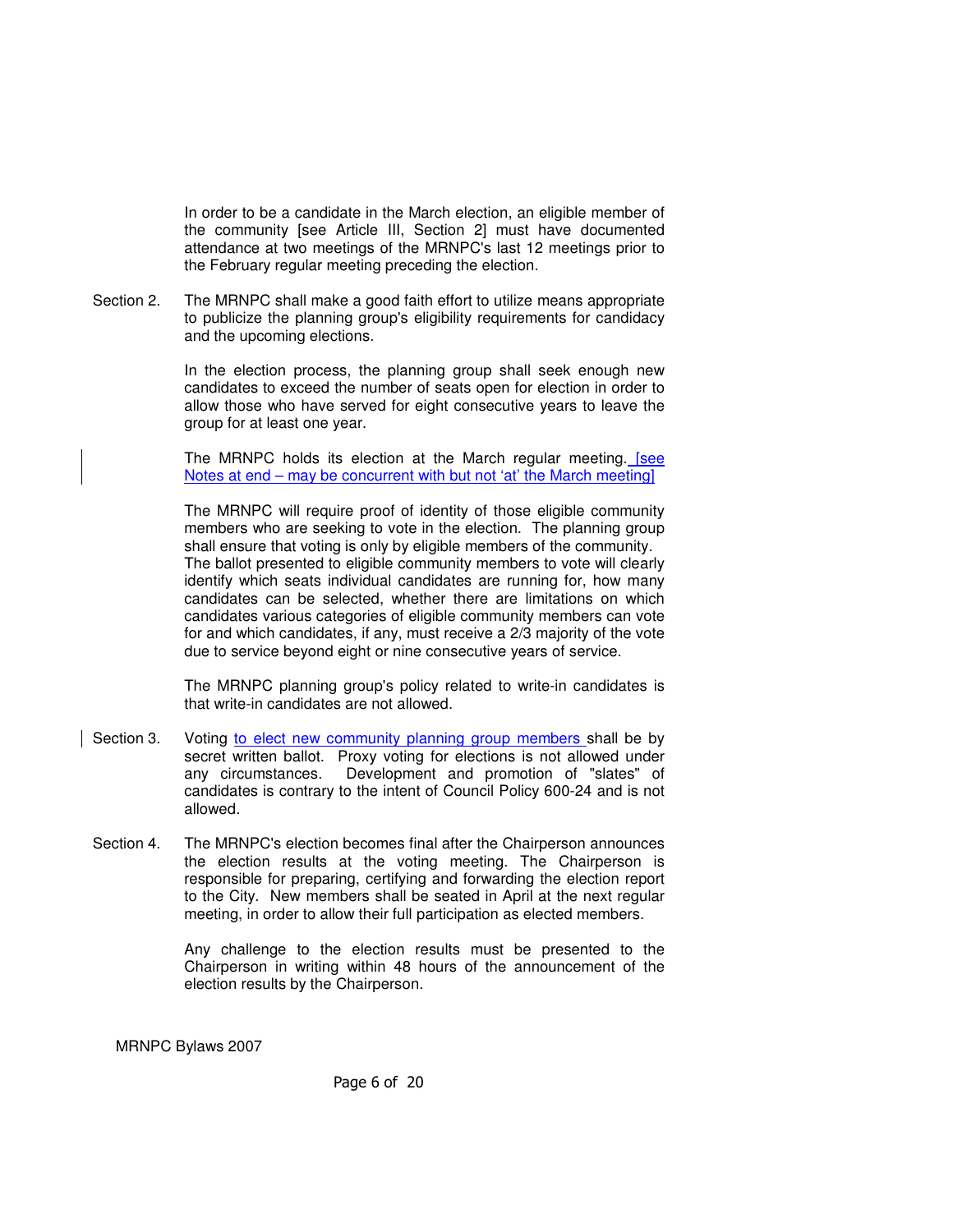Section 5. Article VIII, Section 1(e) contains all voting procedures. [only refers to Elections handbook which cannot be used anymore – needs to contain procedures]

#### **ARTICLE VI Community Planning Group and Planning Group Member Duties**

Section 1. It is the duty of the MRNPC to cooperatively work with the City throughout the planning process, including but not limited to the formation of long-range community goals, objectives and proposals or the revision thereto for inclusion in a General or Community Plan.

> It is the duty of all planning group members to conduct official business of the planning group in a public setting. It is recognized that the officers of the planning group may oversee administrative business of the planning group, such as the assembling of the draft agenda, in preparation for public discussions. However, all substantive preparation for public discussions. discussions about agenda items or possible group positions on agenda items shall occur at the noticed planning group meetings.

> It is the duty of a planning group as a whole, and of each individual member, to refrain from conduct that is detrimental to the planning group or its purposes under Council Policy 600-24. No member shall be permitted to disturb the public meeting so as to disrupt the public process as set forth on the planning group's agenda.

#### Section 2. **(a) Meeting Procedures**

 It shall be the duty of each member of the MRNPC to attend all planning group meetings.

 (i) REGULAR AGENDA POSTING - At least 72 hours before a regular meeting, the agenda containing a brief general description of each agenda item shall be posted. The brief general description of each agenda item need not exceed 20 words per item unless the item is complex. The agenda shall also provide notice of the date, time and location of the meeting. The agenda shall be posted in a place freely accessible to the general public and shall include information on how a request for accessible accommodation may be made.

 The listing of the agenda item shall include the intended action of the planning group regarding that item [e.g., information item, action item].

 The agenda shall be offered to the City for posting on the City's website. [does MRNPC have a website? If so add: and should be posted on the MRNPC website at least 72 hours hours in advance of the meeting.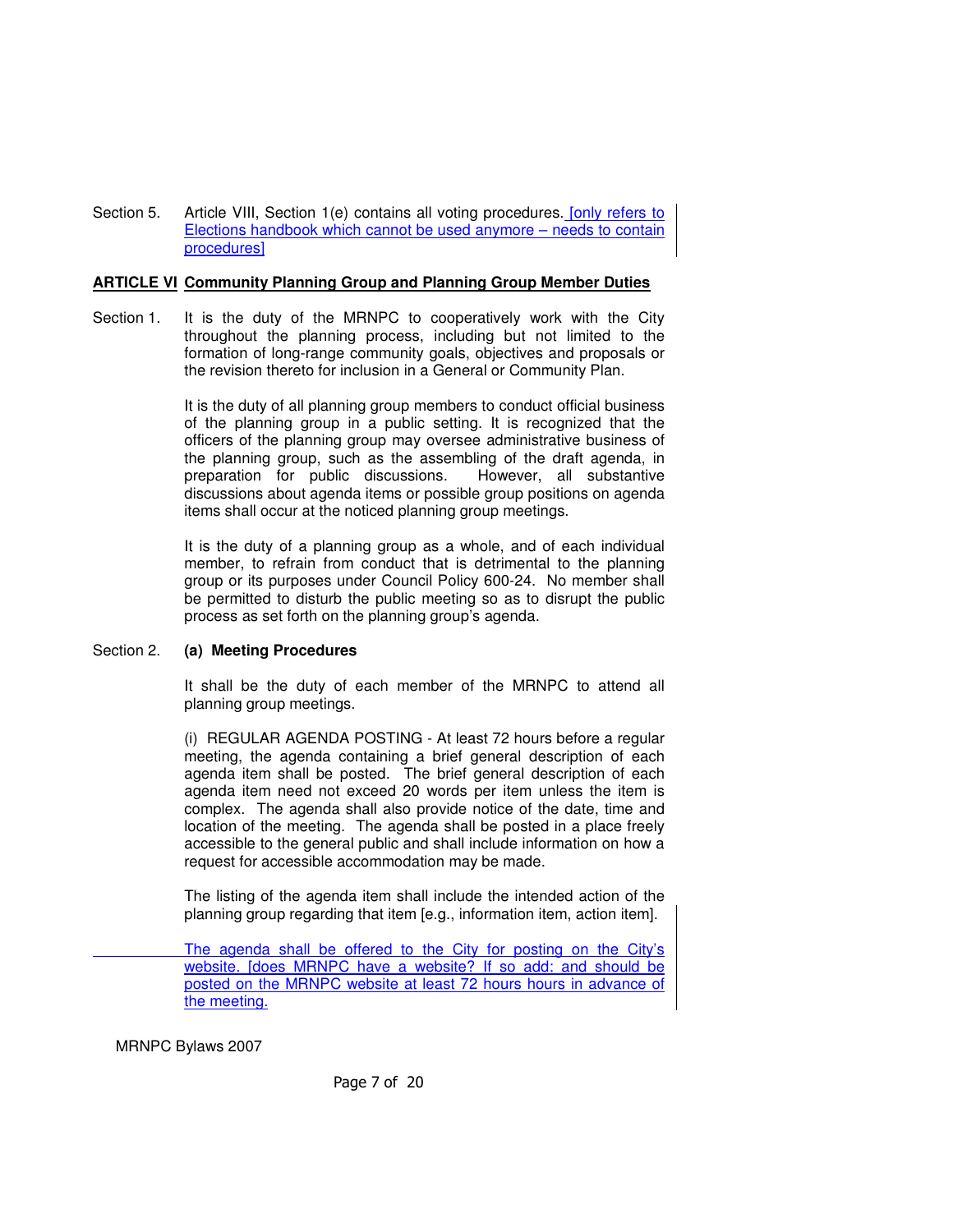(ii) PUBLIC COMMENT- Any interested member of the public may comment on agenda items during regular or special planning group meetings. In addition, each agenda for a regular planning group meeting shall allow for a public comment period at the beginning of the meeting for items not on the agenda but are within the scope of authority of the planning group. Planning group members may make brief announcements or reports to the planning group on their own activities under the public comment section of the agenda. The planning group may adopt time limits for public comment to ensure operational efficiencies.

(iii) ADJOURNMENTS AND CONTINUANCES – If the MRNPC does not convene a regularly scheduled meeting, there shall be a copy of the "Notice of Adjournment" of the meeting posted on or near the door of the place where the adjourned meeting was to be held within 24 hours after the time the meeting was to be held.

If a meeting is adjourned because less than a quorum was present, a new regular meeting agenda must be prepared. If a meeting is adjourned because no members of the planning group were present, the subsequent meeting, if not a regular meeting, must be noticed as if a special meeting.

 (iv) CONTINUED ITEMS - If an item is continued from a prior regular meeting to a subsequent meeting more than 5 days from the original meeting, a new agenda must be prepared as if a regular meeting; otherwise the original meeting agenda is adequate.

 (v) CONSENT AGENDA - For items to be considered for a "Consent Agenda" all of the following are required:

- 1. A subcommittee of the planning group has discussed the item at a noticed subcommittee meeting,
- 2. All interested members of the public were given an opportunity to address the subcommittee, and
- 3. The item has not substantially changed since the subcommittee's consideration.

The comments of the subcommittee and those made by interested members of the public should be reflected in the minutes of the subcommittee. Any interested member of the public may comment on a consent agenda item. Any interested member of the public may take a consent agenda item off the consent agenda by request.

 (vi) QUORUM AND PUBLIC ATTENDANCE - A quorum, defined as a majority of non-vacant seats of a planning group, must be present in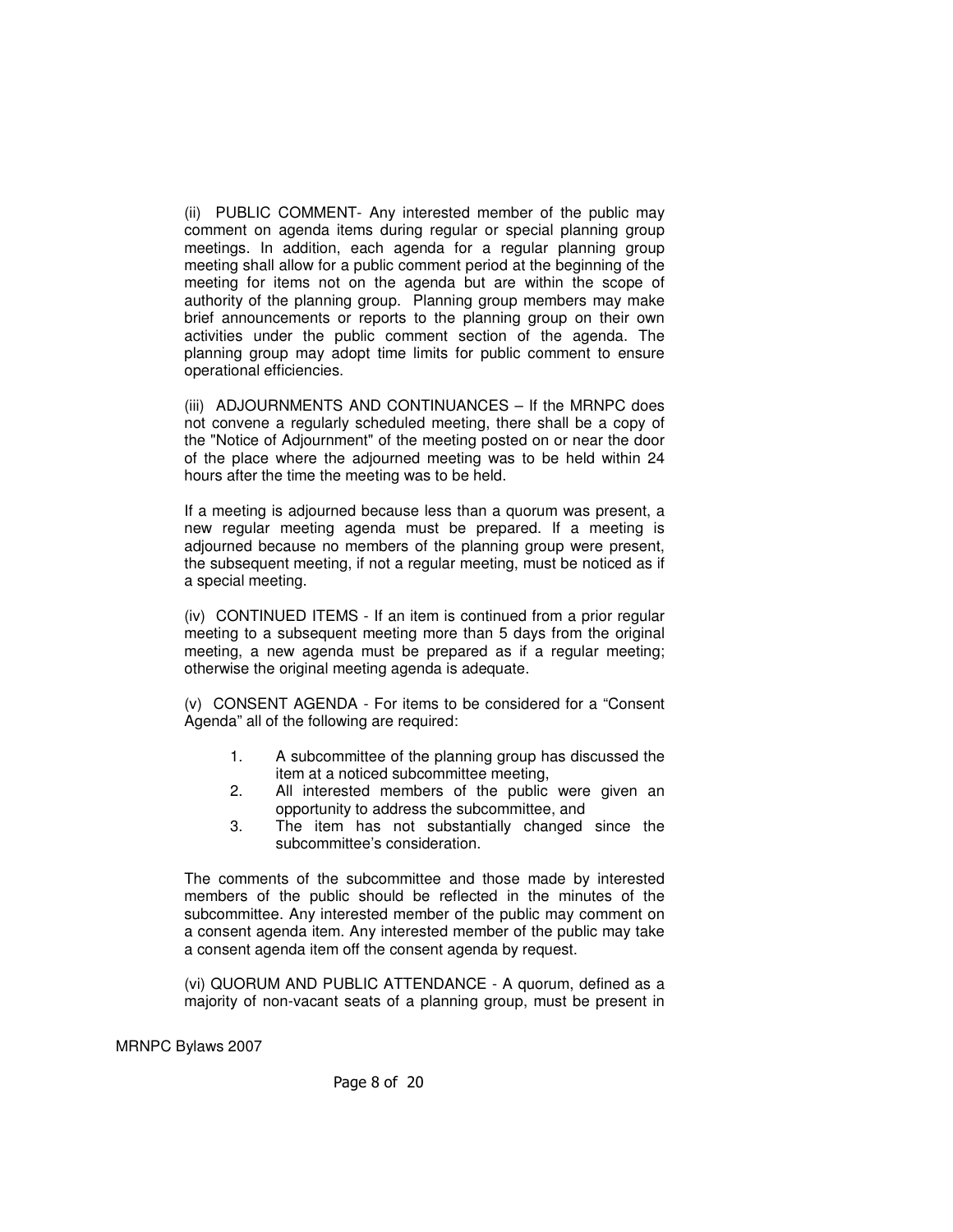order to conduct business, to vote on projects, and to take actions at regular or special planning group meetings.

 No member of the public shall be required, as a condition of attendance at any meeting of the planning group, to register or provide any other information. Any attendance list or request for information shall clearly state that completion of such information is voluntary. No member of the public may be charged a fee for admittance.

 (vii) DEVELOPMENT PROJECT REVIEW - The MRNPC may not, as a condition of placing an item on the agenda, require applicants to submit additional information and materials beyond which the applicant has been required to submit as part of the City's project review application process.

When reviewing development projects, the planning group shall allow participation of affected property owners, residents and business establishments within proximity to the proposed development.

 The planning group shall directly inform the project applicant or representative in advance each time that such review will take place and provide the applicant with an opportunity to present the project.

 (viii) ACTION ON AGENDA ITEMS - An item not noticed on the agenda may be added if either two-thirds of the voting members of a community planning groupentire elected membership, or every member if less than two-thirds of the voting members of the community planning group are present, determine by a vote that there is a need to take an immediate action, but only if the need for action came to the attention of the planning group subsequent to the agenda being posted.

| A two-thirds vote of the MRNPC is required to remove an elected<br>community planning group member in accordance with Article IX.                                                                                                        | Formatted: Font: (Default) Arial<br>Formatted: Font: (Default) Arial |
|------------------------------------------------------------------------------------------------------------------------------------------------------------------------------------------------------------------------------------------|----------------------------------------------------------------------|
| Removing a member due to ineligibility in accordance with Article III,<br>Section 2 requires a majority vote of the voting members of the<br>MRNPC for the purpose of ratifying the findings presented by the<br>Secretary to the group. | Formatted: Font: (Default) Arial<br>Formatted: Font: (Default) Arial |
| Amendments to adopted bylaws require a two-thirds vote of the voting<br>members of the MRNPC.                                                                                                                                            | Formatted: Font: (Default) Arial                                     |
| A vote to approve a community plan update or a community plan<br>amendment requires a majority vote of the voting members of the<br>MRNPC.                                                                                               | Formatted: Font: (Default) Arial                                     |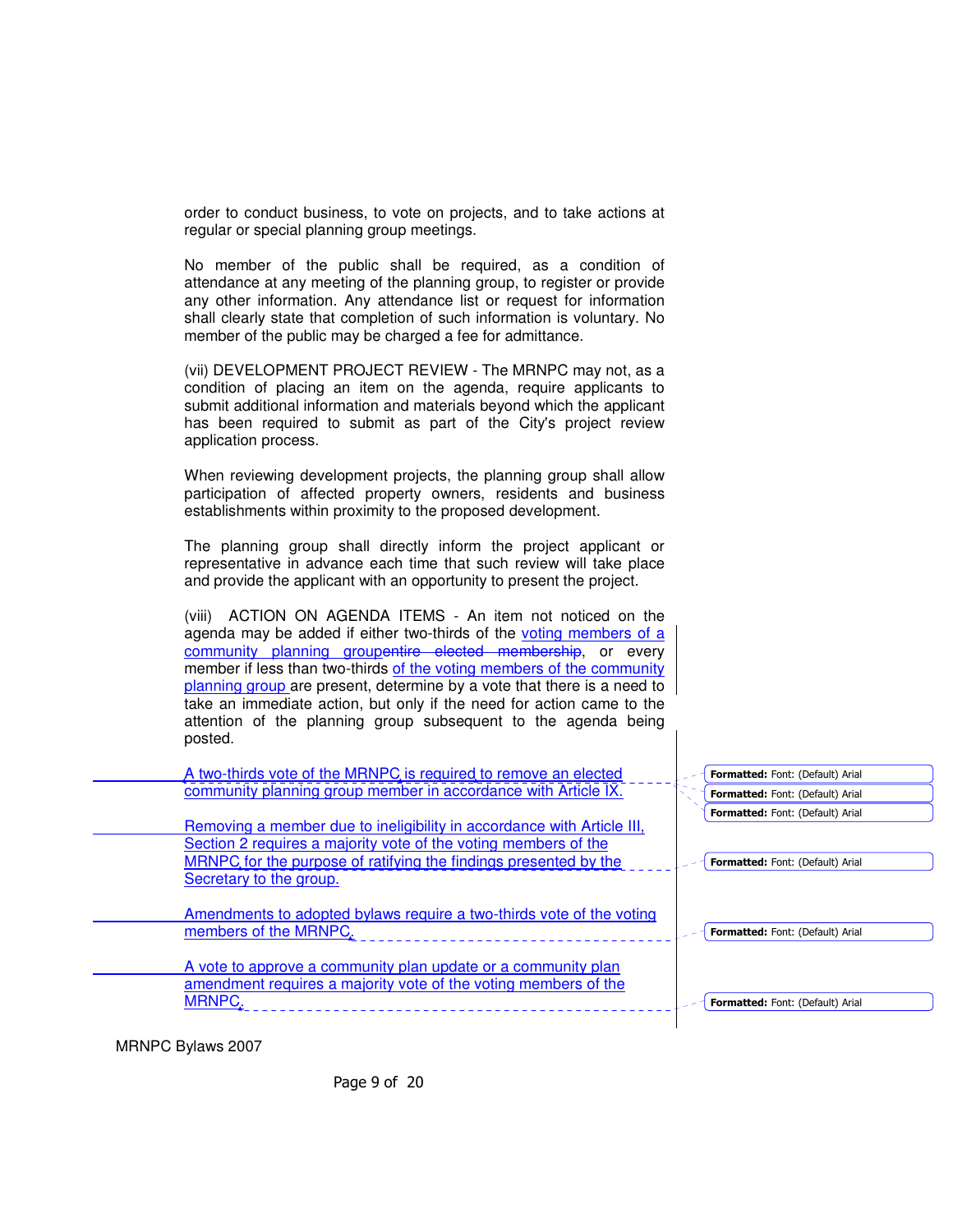Formatted: Font: (Default) Arial

All other MRNPC actions, including subcommittee votes, only require a simple majority of the voting members of the group in attendance when a quorum is present.

 The MRNPC planning group's Chairperson fully participates in planning group discussions and votes on all action items.

 The planning group shall not engage in, or allow, secret ballot or proxy voting on any agenda item. Other methods of absentee voting on agenda items, such as by telephone or by e-mail are also prohibited.

 Votes taken on agenda items shall reflect the positions taken by the elected members of the planning group identified in Article III, Section 1 of Council Policy 600-24.

 (ix) COLLECTIVE CONCURRENCE - Any attempt to develop a collective concurrence of the members of the MRNPC as to action to be taken on an item by members of the planning group, either by direct or indirect communication, by personal intermediaries, by serial meetings, or by technological devices, is prohibited, other than at a properly noticed public meeting.

(x) SPECIAL MEETINGS - The Chairperson of the MRNPC, or a majority of planning group members, may call a special meeting. An agenda for a special meeting shall be specified as such, and shall be prepared and posted at least 24 hours before a special meeting. Each member of the planning group shall receive the written notice of the meeting at least 24 hours before the time of the meeting as specified in the notice unless the member files with the planning group secretary a written waiver of notice at, or prior to the time of, the meeting. Written notice shall be delivered to each local newspaper of general circulation and radio or television station requesting notice in writing at least 24 hours before the time of the meeting. The notice shall identify the business to be transacted or discussed at the meeting. No other business shall be considered at this meeting. Public testimony on agenda items must be allowed; however, the non-agenda public comment period may be waived.

 (xi) EMERGENCY MEETINGS - Emergency meetings, requiring no public notice, are called for matters related to public health and safety. These matters are outside of the purview of the MRNPC and are prohibited under these Bylaws.

 (xii) RIGHT TO RECORD - Any person attending a meeting of the MRNPC must be allowed to record or photograph the proceedings in the absence of a reasonable finding by the planning group that the

MRNPC Bylaws 2007

Page 10 of 20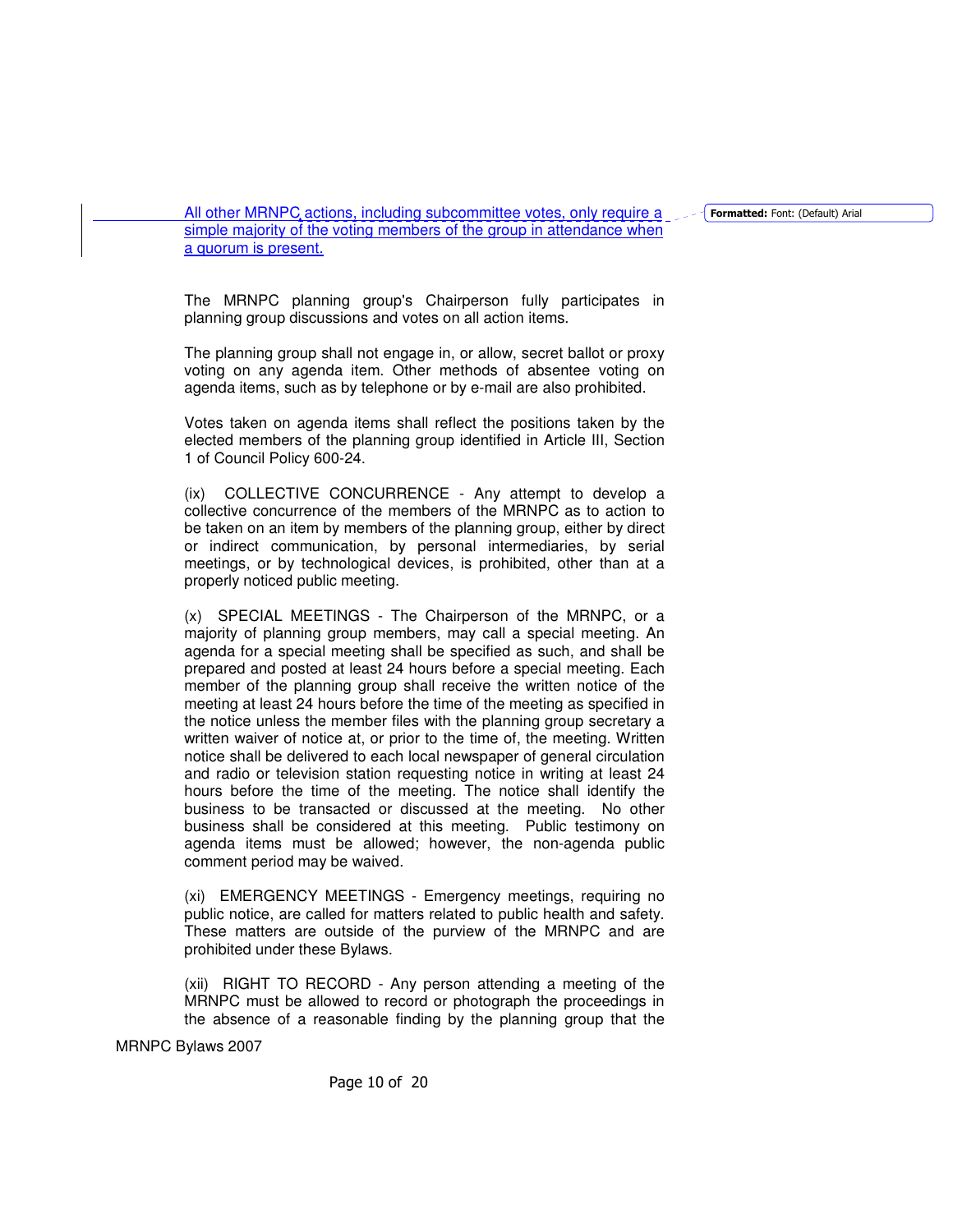recording cannot continue without noise, illumination, or obstruction of view that constitutes, or would constitute, a persistent disruption of the meeting.

 (xiii) DISORDERLY CONDUCT - In the event that any planning group meeting is willfully interrupted by a person or group of persons, so as to make the orderly conduct of the meeting infeasible, the planning group may first cause removal of the individual or individuals. If that is unsuccessful then the planning group may order the meeting room cleared and continue in session on scheduled agenda items without an audience, except that representatives of the media shall be allowed to remain. The planning group may also readmit an individual or individuals who were not responsible for the disruption.

# **(b) Subcommittees**

 The MRNPC may establish standing and ad hoc subcommittees when their operation contributes to more effective discussions at regular planning group meetings.

 (i) STANDING SUBCOMMITTEES - Pursuant to the purpose of the MRNPC as identified in Article II, Section 1, the planning group has established no standing subcommittees but will create, as needed, an ad hoc subcommittee to address a particular planning or operational matter [such as the Elections subcommittee].

 (ii) AD HOC SUBCOMMITTEES - Ad hoc subcommittees may be established for finite period of time to review more focused issue areas and shall be disbanded following their review.

(iii) SUBCOMMITTEE COMPOSITION – Subcommittees shall contain a majority of members who are members of the planning group.

Non-members, who are duly appointed by a planning group to serve on a subcommittee, may be defended and indemnified by the City in accordance with Ordinance No. O-4708619883 NS, and any future amendments thereto, provided they satisfy any and all requirements of the Administrative Guidelines.

 (iv) RECOMMENDATIONS – Subcommittee recommendations must be brought forth to the full planning group for formal vote at a noticed public meeting. In no case may a committee or subcommittee recommendation be forwarded directly to the City as the formal recommendation of the planning group without a formal vote of the full planning group.

#### **(c) Abstention and Recusal**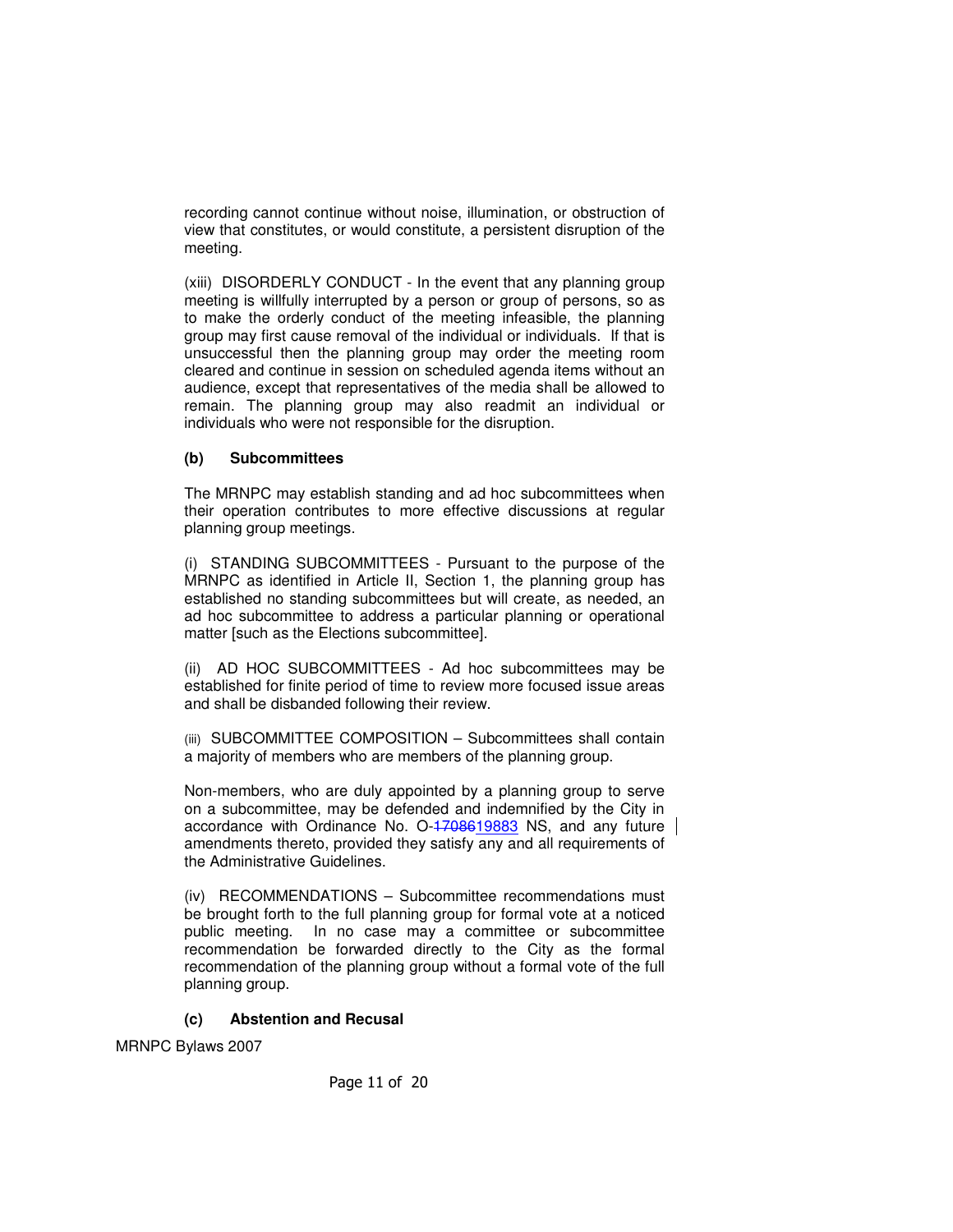(i) RECUSAL - Any member of the MRNPC with a direct economic interest in any project that comes before the planning group or its subcommittees must disclose to the planning group that economic interest, and must recuse from voting and not participate in any manner as a member of the planning group for that item on the agenda.

 (ii) ABSTENTION – In limited circumstances, planning group members may abstain from either voting on an action item, or from participating and voting on an action item. The member must state, for the record, the reason for the abstention.

# **(d) Meeting Documents and Records**

 (i) AGENDA BY MAIL - Requests to mail copies of a regular agenda, and any accompanying material, shall be granted. Such materials shall be mailed when the agenda is posted, or upon distribution to a majority of the members of the community planning group, whichever occurs first. A request to receive agendas and materials may be made for each calendar year and such request is valid for that entire year, but must be renewed by January 1 of the following year. A cost-recovery fee may be charged for the cost of providing this service.

(ii) AGENDA AT MEETING - Any written documentation, prepared or provided by City staff, applicants, or planning group members, that is distributed at the planning group meeting, shall be made available upon request for public inspection without delay. If such material is distributed at the planning group meeting, then it shall be made available upon request at the meeting. If such material is prepared by someone other than City staff, applicants, or planning group members, or is received from a member of the public during public testimony on an agenda item, then the material shall be made available for public inspection at the conclusion of the meeting. A cost-recovery fee may be charge for the cost of reproducing any the materials requested by an individual or individuals.

 (iii) MINUTES – For each planning group meeting, a report of member attendance and a copy of approved minutes shall be retained by the planning group until the City's records retention policy is implemented, and shall be available for public inspection. A copy of the draft minutes should be made available for public inspection as soon as possible, but no later than the group's next regularly scheduled meeting. [if you have a website, the approved minutes should be posted within 14 days of their approval]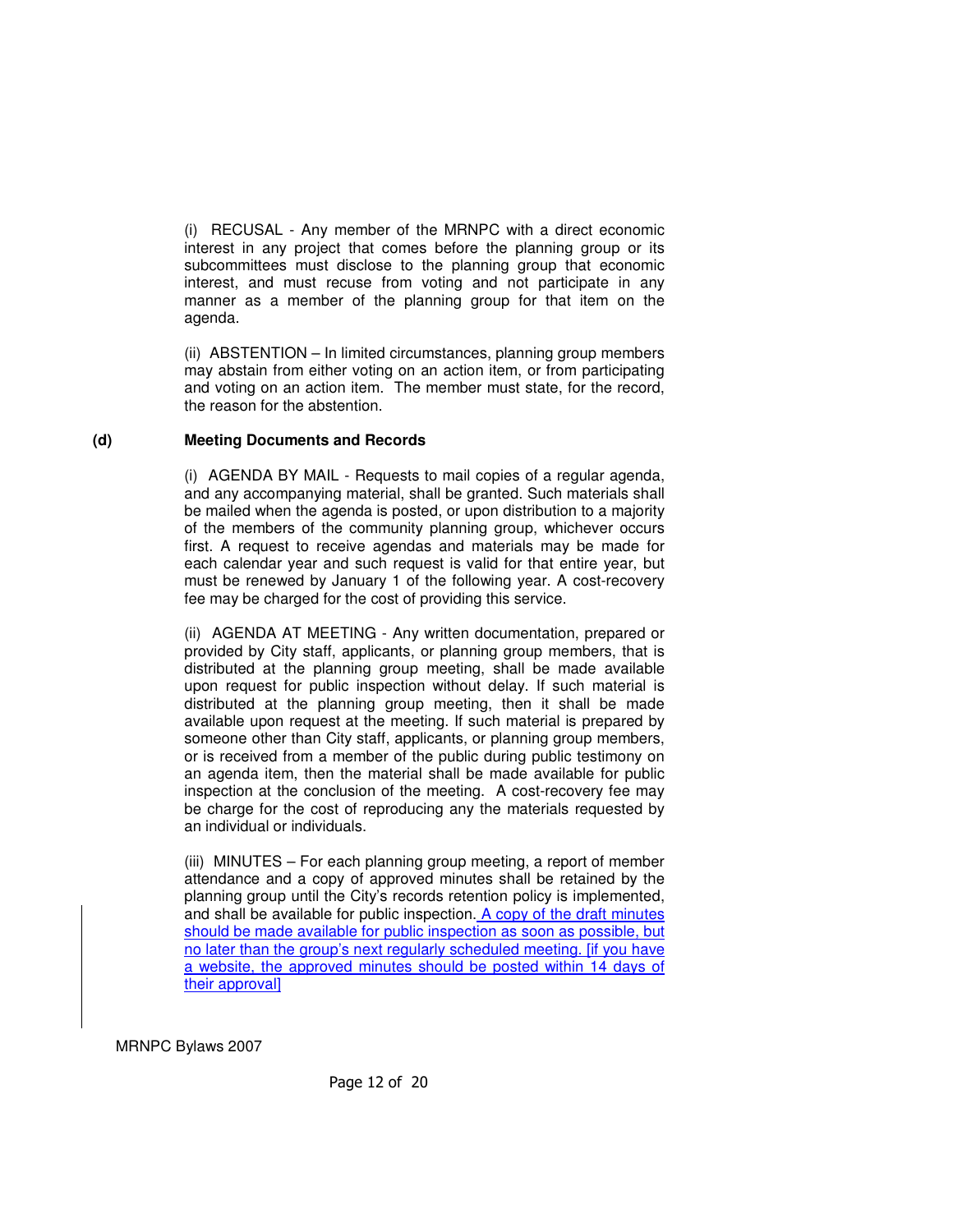The minutes of each planning group meeting shall include the votes taken on each action item and reflect the names for, against and abstaining when the vote is not unanimous. Recusals shall also be recorded.

Minutes should record speakers and public testimony, and whether each project applicant (whose project was subject to planning group action) appeared before the planning group.

If an applicant did not appear before the planning group then the meeting minutes must indicate the date when and type of notification (e.g. electronic, telephonic, facsimile) provided to the applicant offering the applicant an opportunity to appear before the planning group at a meeting.

 A copy of the approved minutes shall be submitted to the City within 14 days after final approval by the planning group.

 The MRNPC is not required to audio or videotape meetings but if recordings are made, they are subject to a public request to inspect without charge. A cost-recovery fee may be charged for copies of recordings.

 (iv) RECORDS RETENTION – MRNPC records must be retained for public review. City staff will establish a records retention schedule and method for collection and storage of materials that will be utilized by all planning groups. Community planning group records are meeting agendas and any other writings that are distributed to at least a majority of the group members in connection with a matter subject to consideration at an open meeting of the group. Community planning group records do not include writings that are required to be submitted to the city in accordance with Council Policy 600-24 to substantiate and document the ENCPG operations and compliance. The ENCPG also receives materials that do not qualify as records. The Administrative Guidelines discuss categories of material that are City records, community planning group records, and non-records.

Section 3. It shall be the duty of the MRNPC and its members to periodically seek community-wide understanding of and participation in the planning and implementation process as specified in Article II, Section 1. The planning group shall give due consideration to all responsible community inputs insofar as these are deemed to be in the best long range interest of the community at large.

MRNPC Bylaws 2007

Page 13 of 20

Formatted: Font: (Default) Arial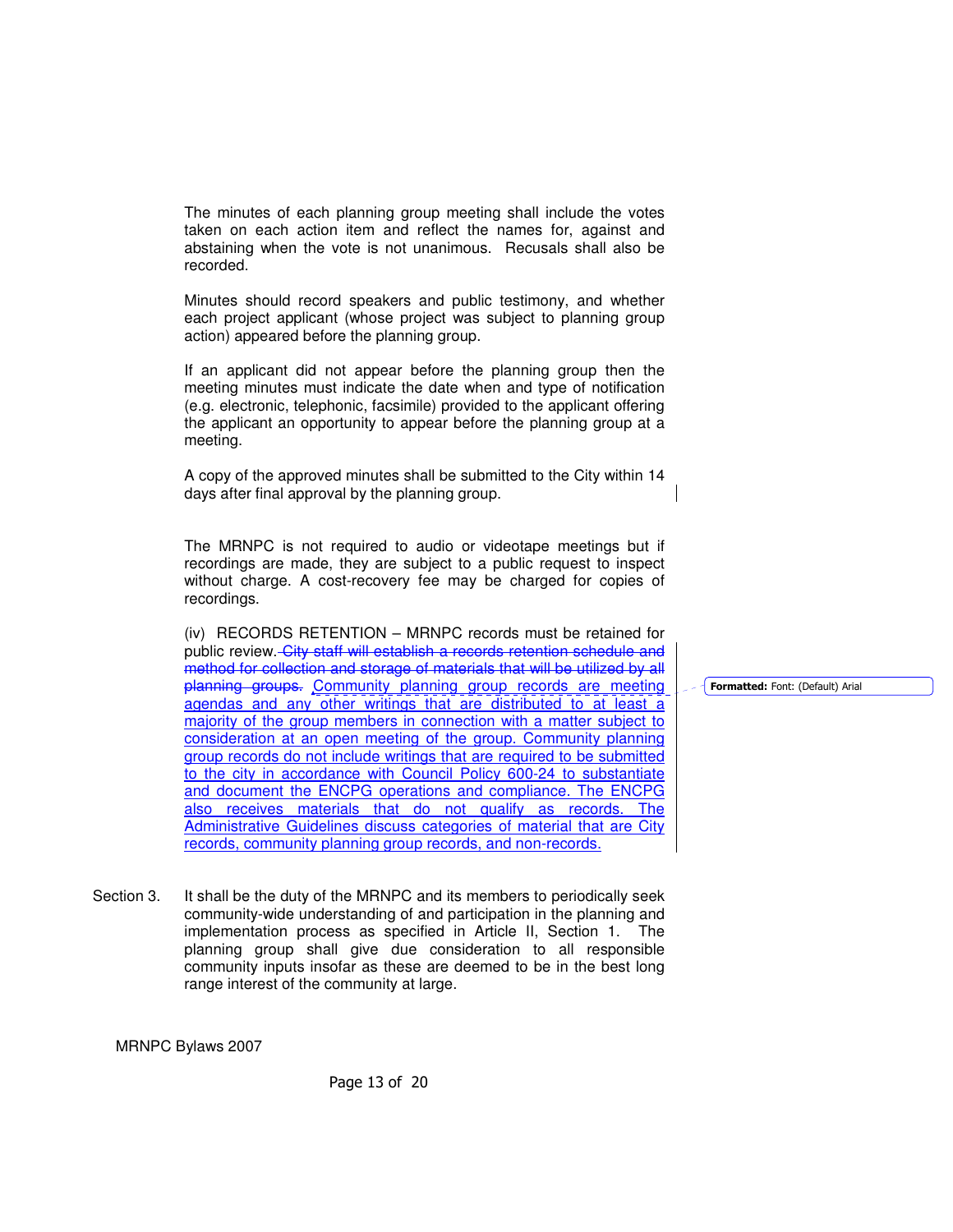- Section 4. It shall be the duty of the MRNPC to maintain a current, up-to-date roster of the names, terms, and category/qualifications of planning group members in its possession, and to forward the current roster, as well as any updates, to the City. The planning group must also submit to the City, by the end of March each year, an annual report of accomplishments for the past ealendar year12 months and anticipated objectives for the coming year related to Article II, Section 1 above. Rosters and annual reports constitute disclosable records under the Brown Act.
- Section 5. The MRNPC may develop a policy for financial contributions from the citizens of the community for the purposes of furthering the efforts of the planning group to promote understanding and participation in the planning process. However, no membership dues shall be required and no fee may be charged as a condition of attendance at any planning group meeting. All contributions must be voluntarily made, and no official planning group correspondence may be withheld based on any individual's desire to not make a voluntary contribution.
- Section 6. Each elected MRNPC member is required to attend an orientation training session administered by the City as part of planning group and individual member indemnification pursuant to Ordinance No. O-1708619883 NS, and any future amendments thereto. If it is not possible for a new member to attend the training session as required, or if a new member is seated through a special election or in a month other than March, then the member shall successfully complete the online orientation training.
- Newly seated planning group members must complete a basic orientation training session within 60 days<sup>12</sup> months of being elected or appointed to a planning group or the member will be ineligible to serve. The basic orientation training session will be scheduled within 60 days of the last day of March each year to meet this ordinance requirement.

# **ARTICLE VII Planning Group Officers**

Section 1. The officers of the MRNPC shall be elected from and by the members of the planning group. Said officers shall consist of a Chairperson, Vice Chairperson, Secretary-Treasurer and any such other officer as the MRNPC shall find appropriate. The length of an officer's term shall be one year, except that no person may serve in the same planning group office for more than eight or nine consecutive years. After a period of one year in which that person did not serve as an officer that person shall again be eligible to serve as an officer.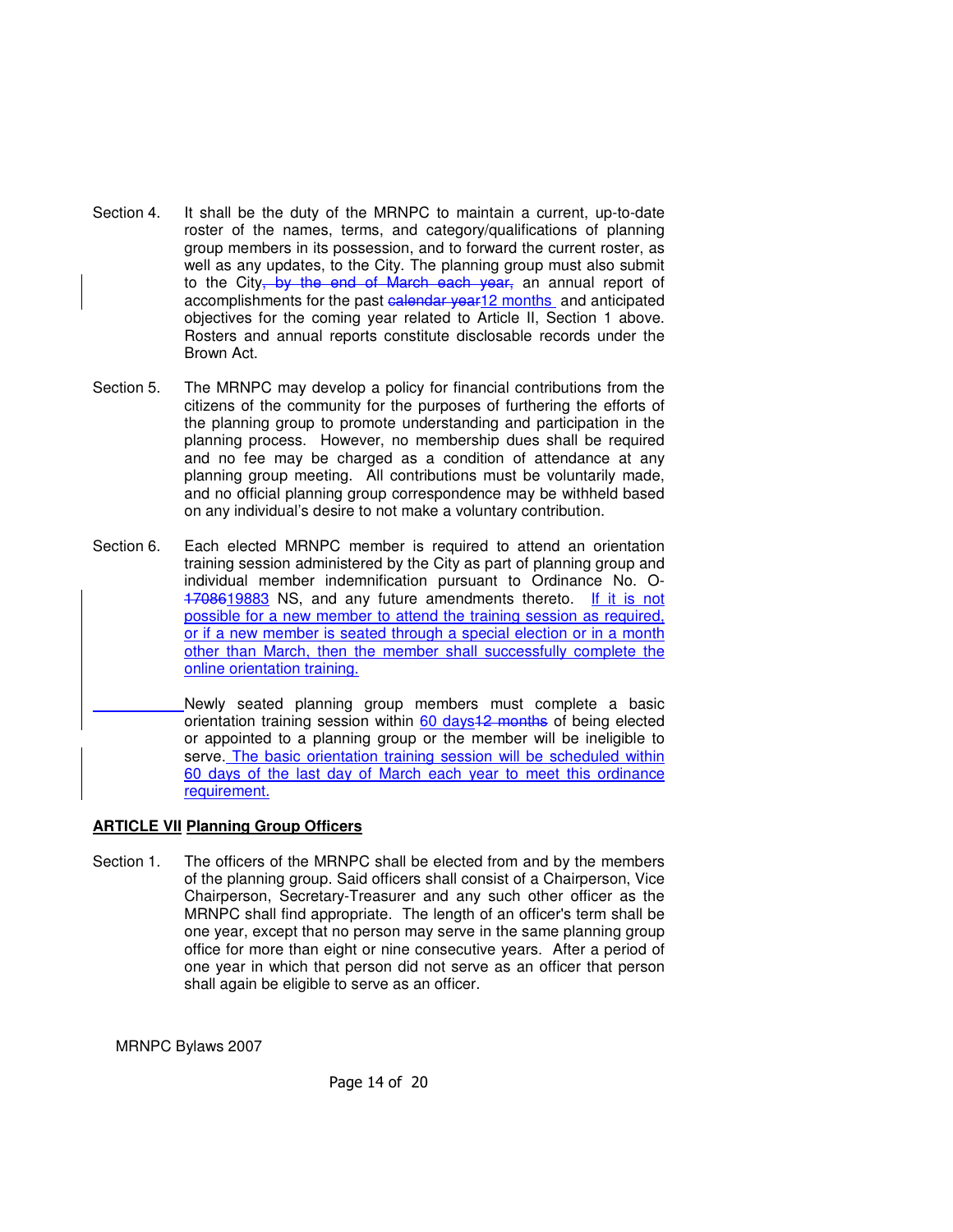Section 2. Chairperson. The Chairperson shall be the principal officer of a recognized community planning group and shall preside over all planning group and community-wide meetings organized by the planning group. It shall be a duty of the Chairperson to direct the MRNPC to operate in accordance with these Bylaws and City policy and regulation. The Chairperson may also have such other duties as assigned by the planning group.

 Appeals of discretionary decisions to the City shall be made by the Chairperson or, if necessary because of direct economic interest or absence, by a designee identified to appeal that particular action on behalf of the planning group.

- Section 3. Vice Chairperson. In the absence of the Chairperson, the Vice Chairperson shall perform all the duties and responsibilities of the Chairperson. In addition the Vice Chairperson shall act as parliamentarian and help ensure that all meetings are run in accordance with the Bylaws and City policy and procedure. The Vice Chairperson may also have such other duties as assigned by the planning group.
- Section 4. Secretary-Treasurer. The Secretary shall be responsible for the planning group's correspondence, MRNPC membership roll, attendance records, and minutes and actions [including identification of those planning group members that constitute a quorum, who vote on an action item, and who may abstain or recuse and the reasons], and shall assure that planning group members and members of the public have access to this information. The Secretary-Treasurer may take on these responsibilities or may identify individuals to assist in these duties and may also have such other duties as assigned by the planning group. The Secretary-Treasurer shall receive all monies, deposit same in a bank in the name of the MRNPC, pay bills as directed by the planning group, and keep an accurate and timely account of all funds and transactions. All checks or orders for the payment of money shall be signed by such officers and in such manner as shall from time to time be determined by resolution of the planning group.
- Section 5. The Chairperson shall be a recognized community planning group's representative to the Community Planners Committee ("CPC"). However, by vote of the planning group, a planning group member other than the chair may be selected as the official representative to CPC with the same voting rights and privileges as the chair. Designation of a member other than the chair for either representative, as well as for the planning group's alternate to CPC shall be forwarded in writing to the staff representative to CPC prior to extension of voting rights and member attendance.

MRNPC Bylaws 2007

Page 15 of 20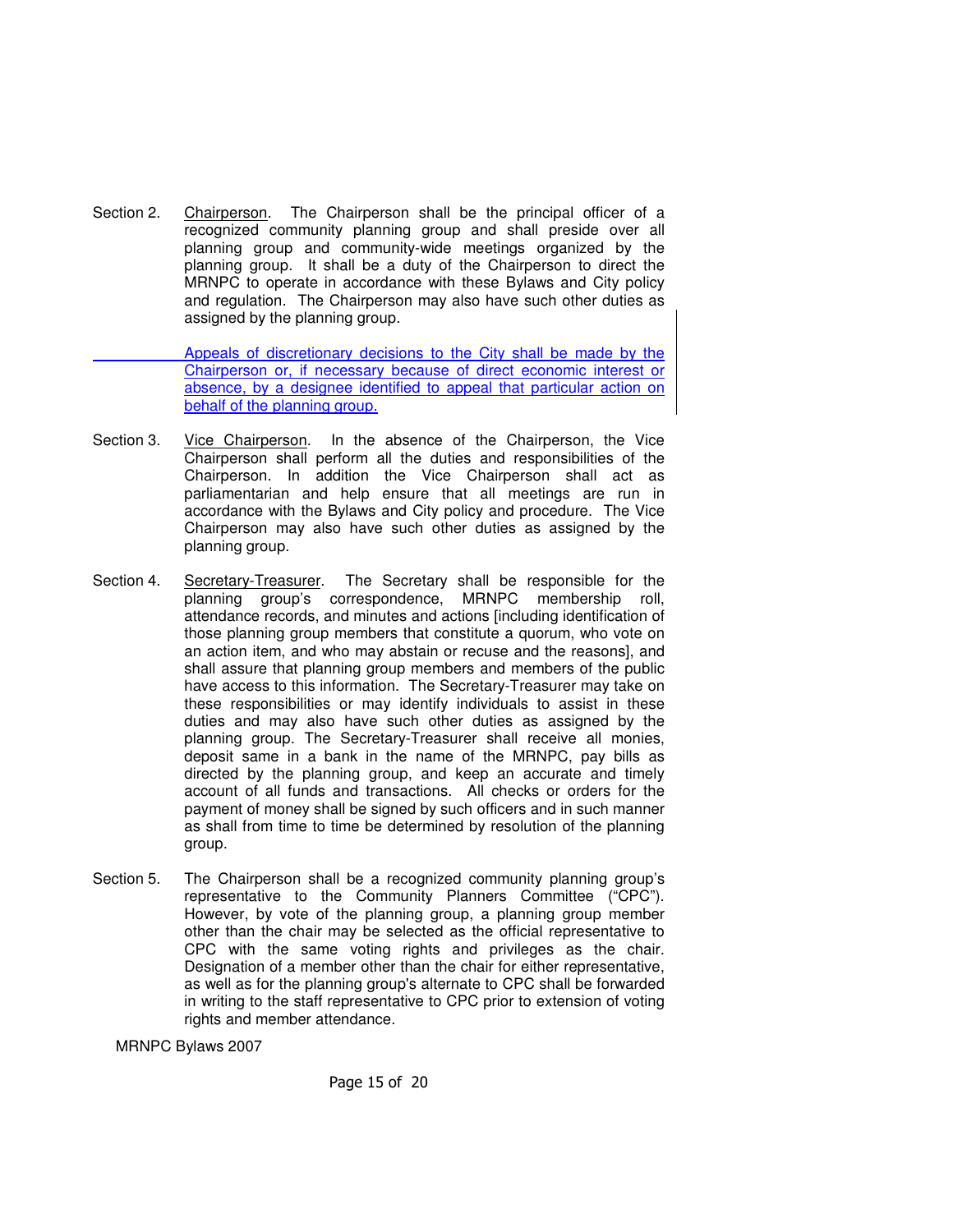Section 6. The MRNPC officers and representatives to the CPC shall promptly disseminate to all elected planning group members pertinent information that is received by the planning group regarding its official business.

#### **ARTICLE VIII Planning Group Policies and Procedures**

- Section 1. The MRNPC bylaws incorporate policies and procedures directed by Article I through VII of Council Policy 600-24. These bylaws also contain some policies and procedures recommended in Article VIII of Council Policy 600-24. This bylaws Article lists additional procedures which are found in Exhibits attached to the bylaws. [what are they? No exhibits are referenced]
- Section 2. Elections. The Elections Handbook, which is an attachment to the Administrative Guidelines, provides general guidance for planning group elections. - no longer exists - make sure all procedures are in bylaws in Article V or VIII and refer to Admin Guidelines only

#### **ARTICLE IX Rights and Liabilities of Recognized Community Planning Groups**

- Section 1. Indemnification and Defense Representation. The MRNPC and its duly elected or appointed members have a right to no-cost representation by the City Attorney and a right to financial indemnification of defense costs and any judgment or settlement under Ordinance O-1708619883 NS, and any future amendments thereto, if the claim or action against them resulted from their obligation to advise and assist the City and its agencies with land use matters as specified in Council Policy 600-24, Article II, Section 1; their conduct was in conformance with the Policy 600-24 and these bylaws; and all findings specified in the ordinance can be made.
- Section 2. Brown Act. The MRNPC and its duly elected members may be subject to both Council Policy 600-24 violations as described in Section 3 below and penalties provided for in the Brown Act. The Brown Act includes criminal penalties and civil remedies. Both individual members of the planning group, as well as the planning group itself, may be subject to civil remedies. Under certain circumstances, individual planning group members may face criminal misdemeanor charges for attending a meeting where action is taken in violation of the Brown Act when the member intended to deprive the public of information to which the member knows or has reason to know the public is entitled. Alleged violations will be reviewed and evaluated on a case-by-case basis.
- Section 3. Council Policy 600-24 Violations and Remedies.

MRNPC Bylaws 2007

Page 16 of 20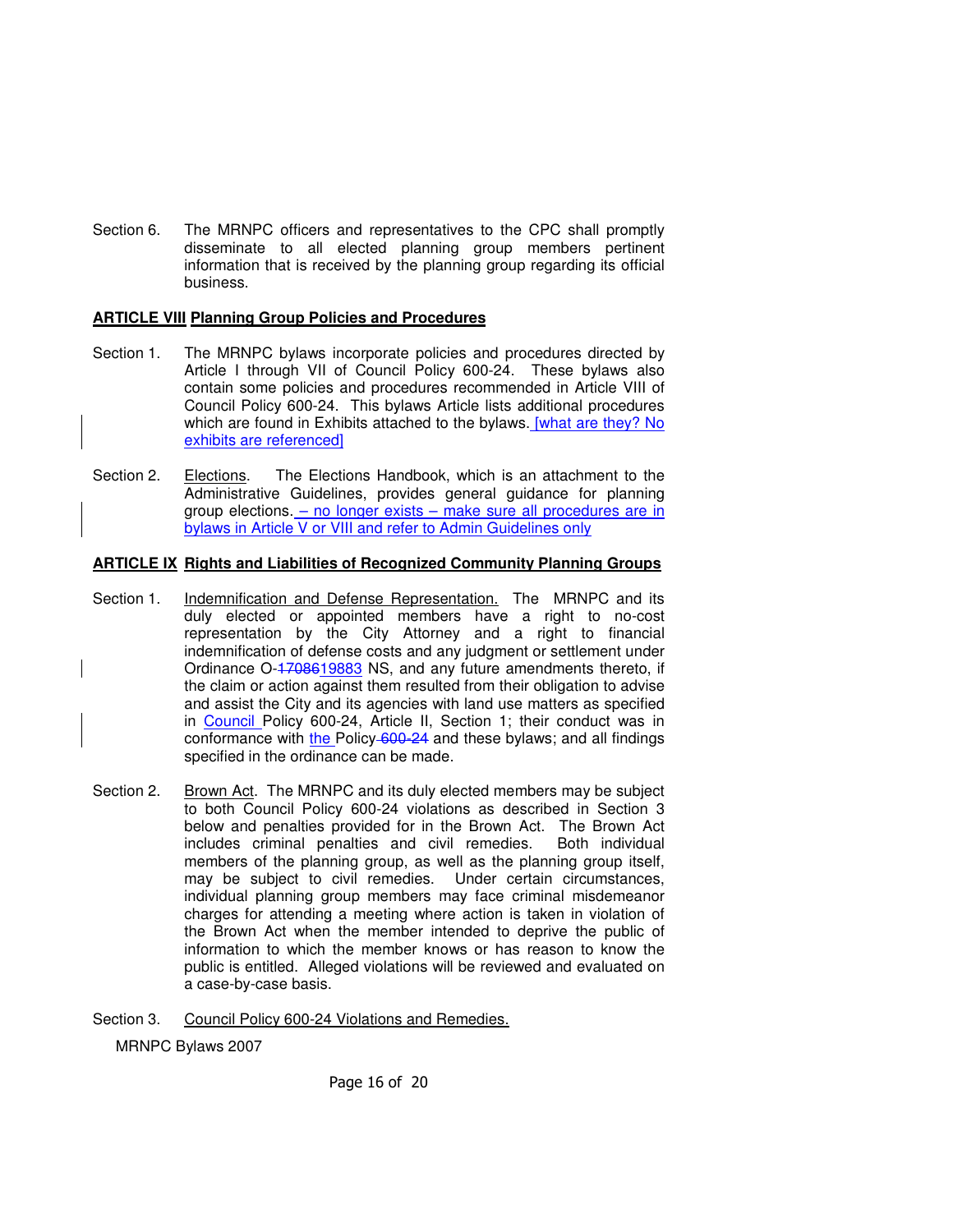## **(a) Alleged Violations by a Member of the MRNPC**

 In cases of alleged violations of the MRNPC bylaws or Council Policy 600-24 by a planning group member, the planning group may conduct an investigation consistent with the Administrative Guidelines and these bylaws.

A complaint that an individual member of a planning group violated one or more provisions of the planning group's bylaws or Council Policy 600-24 may be submitted to the planning group Chairperson by any individual, including another planning group member. The complaint should be presented within 30 days of the alleged violation.

If, after a thorough investigation, the planning group determines that the individual member has violated a provision of these bylaws or Council Policy 600-24, the planning group shall, where feasible, seek a remedy that corrects the violation and allows the member to remain as a member of the planning group.

If corrective action or measures are not feasible, the planning group may remove a member by a two-thirds vote of the voting members of the community planning group. The vote to remove the group member shall occur at a regularly scheduled public meeting subject to the procedures outlined in the Administrative Guidelines and these bylaws.

If the planning group member is found to be out of compliance with the provisions of these bylaws or Council Policy 600-24, the planning group member risks loss of defense and loss of indemnification [loss of legal protection and loss of financial protection] pursuant to Ordinance No. O-1708619883 NS, and any future amendments thereto or superseding ordinance.

Investigation procedures for elected member violations are outlined below:

Any action by the MRNPC to discipline or remove a member must occur at a scheduled planning group meeting and be advertised on the agenda as an action item. Due to the significant nature of removing an elected member, and to ensure a fair and public process, the procedures for investigating a violation of a member are listed below:

Documenting a violation:

**·** A complaint that a violation of bylaws of Council Policy 600-24 has occurred will be presented in writing to the planning group

MRNPC Bylaws 2007

Page 17 of 20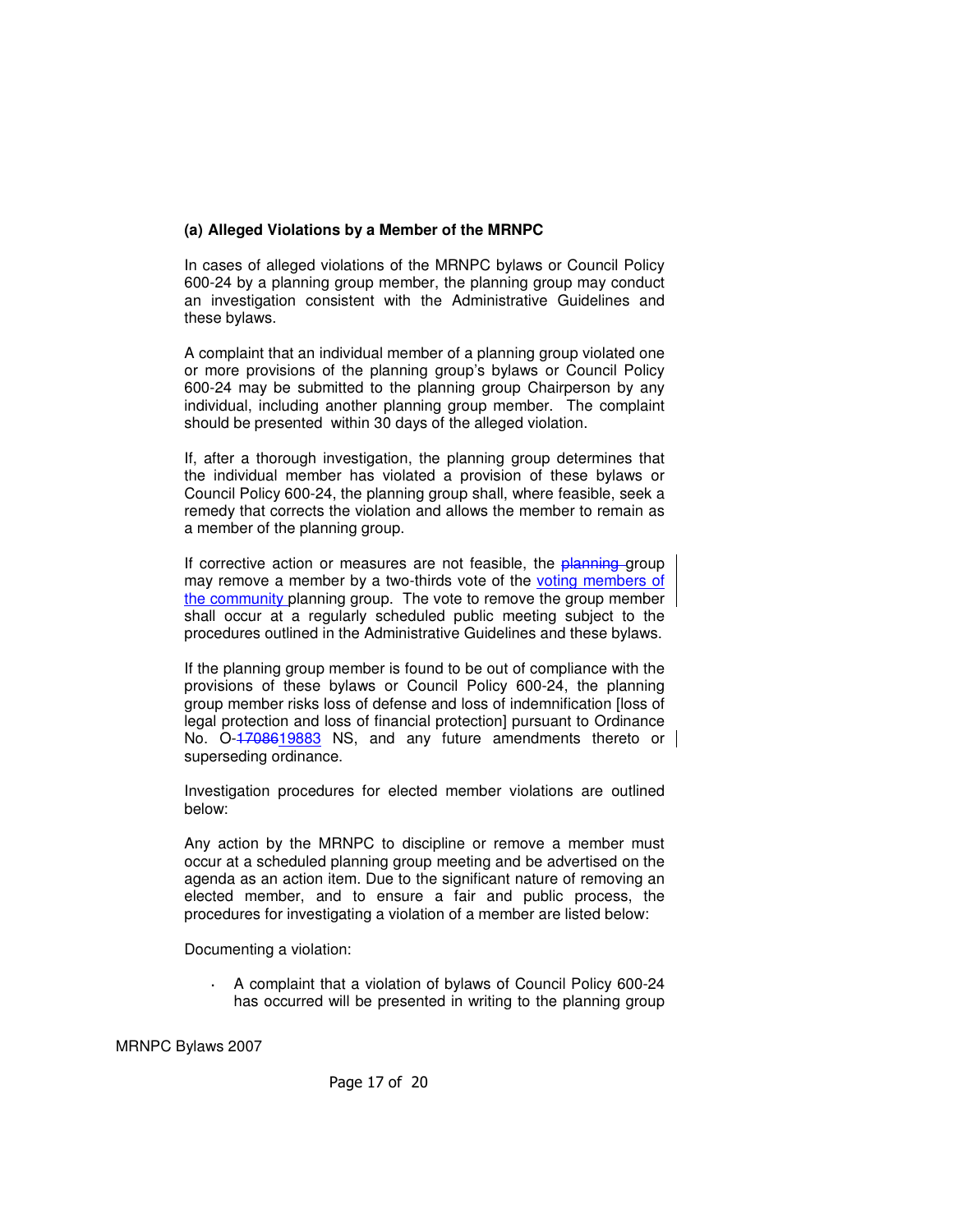Chairperson. If the complaint is about the Chairperson, it may be presented to any other officer of the planning group.

- The complaint should be detailed enough to provide a description of, and time-frame within which, the alleged violation was committed and who was responsible for the violation.
- **·** The complaint should provide a citation of the bylaws or Council Policy 600-24 provisions of which the action is claimed to violate. If the complaint is from someone other than another planning group member, the Chairperson, or other officer, may assist in providing appropriate citations to assist the complainant.
- **·** The Chairperson will confer with the planning group officers [exception: if an officer is the subject of the grievance or has a business or personal relationship with the alleged violator] regarding the complaint.
- **·** The Chairperson shall create a written record of the complaint and alleged violation to share with the alleged violator.

Procedures for administering and acting on investigating a violation: While the authority for this process rests with this planning group, City staff may be contacted for assistance at any point in the process.

- **·** Once the information about an alleged violation is completed in writing, the Chairperson, with assistance from the planning group officers, will meet and talk with the planning group member against whom the violation is alleged. The allegations will be presented and the planning group member shall be given opportunity for rebuttal.
- **·** If the Chairperson, with assistance from the planning group officers, determines that no violation has actually occurred, the Chairperson may record this in the written record of the complaint.
- **·** If the Chairperson, with assistance from the planning group officers, determines that a violation has occurred but the situation can be remedied either by action of the planning group or by the planning group member, then the Chairperson will outline the necessary actions to achieve the remedy.
- If the Chairperson, with assistance from the planning group officers, determines that the situation cannot be remedied and that the interests of the community and MRNPC would best be

MRNPC Bylaws 2007

Page 18 of 20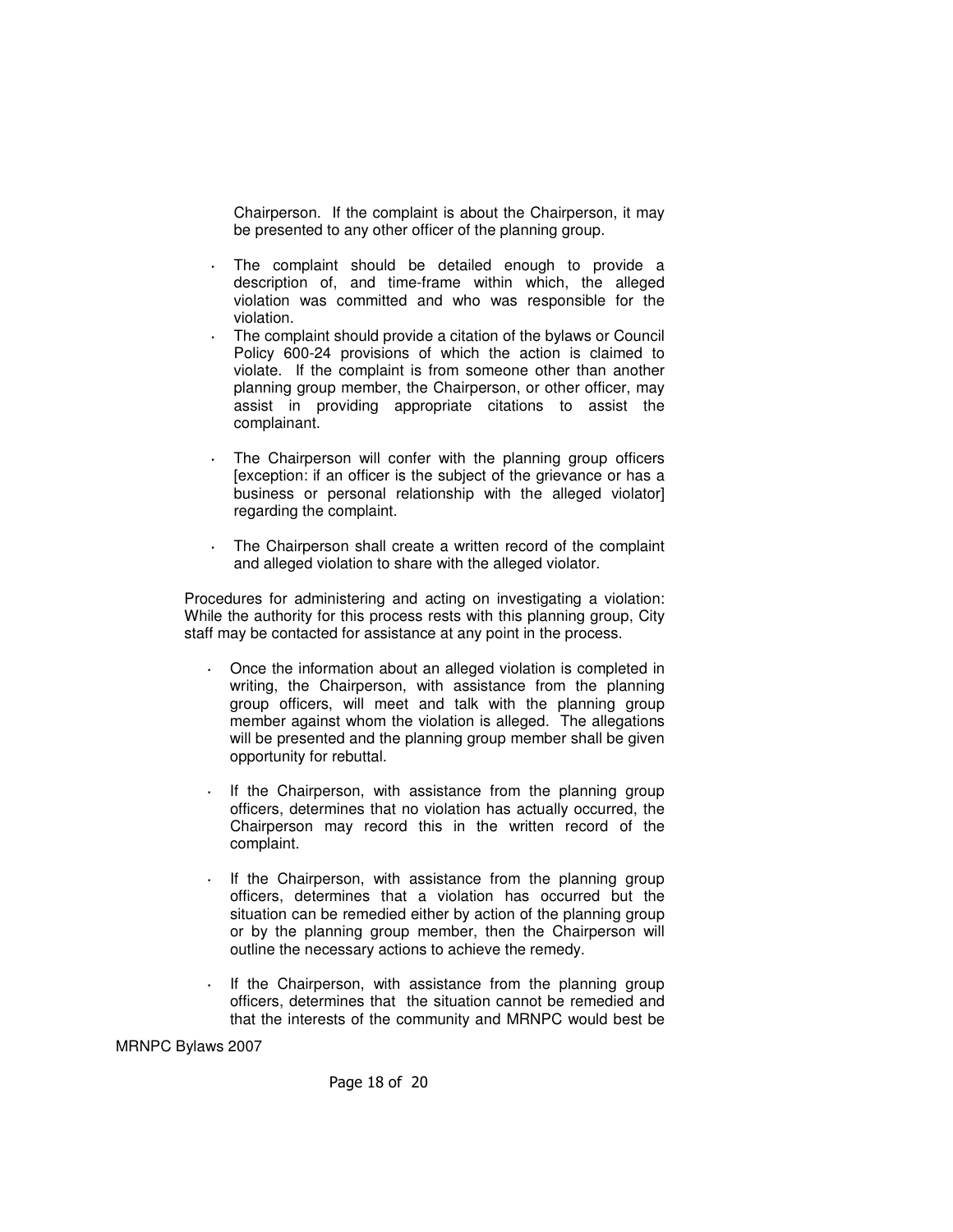served by the removal of the planning group member, then the Chairperson shall set the matter for discussion at the next planning group meeting. The planning group member who committed the violation shall be given adequate notice about the meeting discussion, and will be given the opportunity to resign prior to docketing the matter for a planning group discussion.

Presenting a violation to the planning group:

- **·** The matter of removing a seated planning group member will be placed on the planning group's agenda as a potential action item. Supporting materials from the Chairperson or from the offending planning group member will be made available to the elected planning group members prior to the meeting.
- The matter will be discussed at the planning group's regular meeting with opportunity given to the planning group member who allegedly committed the violation to present his/her case and / or rebut documentation gathered by the Chairperson with the assistance of the planning group officers. The member may also request a continuance of the item to gather more information to present to the planning group.
- **·** At the end of the discussion, the planning group may, by a 2/3 vote, choose to remove the member.

Recourse for expelled member:

- There is no appeal available to an elected planning group member removed by a 2/3 vote of the voting members of their | recognized community planning group.
- **·** The planning group member's seat shall be immediately declared vacant and subject to provisions of Article IV.
- **·** The removal of a planning group member by a 2/3 vote of the voting members of their recognized community planning group will not prohibit the member from running for a planning group seat in future scheduled elections.

#### **(b) Violations Alleged Against the MRNPC as a Whole**

In the case of an alleged violation of the planning group's bylaws or of Council Policy 600-24 by the planning group as a whole or multiple members of the planning group, a description of the alleged violation shall be forwarded in writing to the City. The Mayor, or a designated Mayoral staff member, will engage in a dialogue with the planning group and seek informal resolution of the issue or complaint. The

MRNPC Bylaws 2007

Page 19 of 20